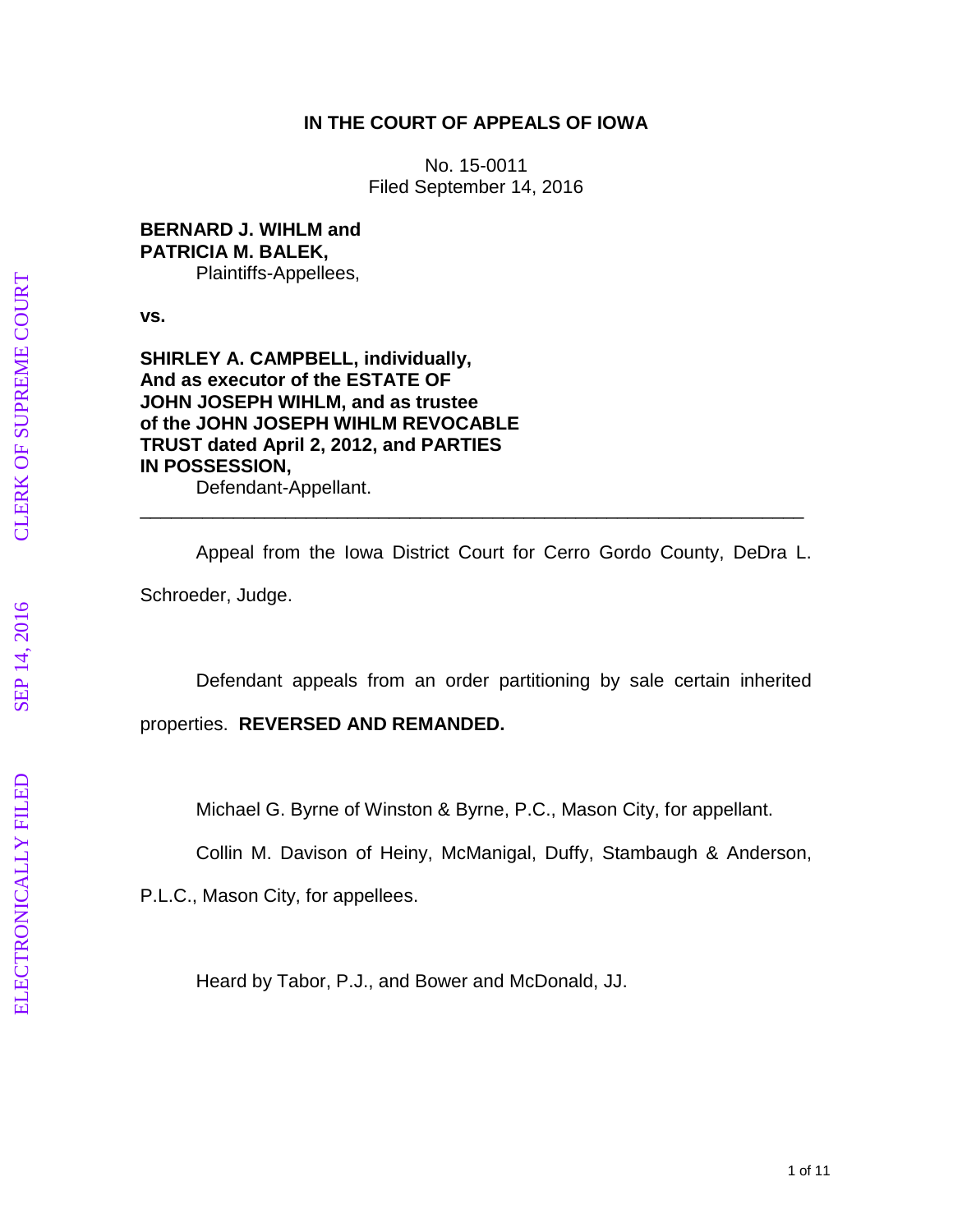## **MCDONALD, Judge.**

This case arises out of a dispute between three siblings regarding the disposition of several parcels of land—totaling approximately 300 acres—they inherited as tenants in common upon their father's death. The land at issue is divided into several parcels, including a 60-acre parcel and a 160-acre parcel, both in Cerro Gordo County, and two 40-acre parcels, both in Franklin County. Two of the siblings, Bernard Wihlm and Patricia Balek, brought partition actions in Cerro Gordo and Franklin Counties. Wihlm and Balek sought to partition the properties by sale and divide the proceeds. The third sibling, Shirley Campbell, requested an in-kind division, at least with respect to her share. She requested she be awarded approximately 79 acres, including a multi-generational family homestead. The partition actions were consolidated for trial in Cerro Gordo County, and the district court ordered the property to be sold with the proceeds to be divided equally. The district court entered its partition order on November 7, 2014. Campbell filed a motion to enlarge and amend pursuant to Iowa Rule of Civil Procedure 1.904(2) on November 21. The district court denied the motion to enlarge and amend, and Campbell filed her notice of appeal within thirty days of that order.

Before addressing the merits of the parties' claims, we first address our jurisdiction over the appeal. Generally, notice of appeal must be filed within thirty days after the filing of a final order or judgment. *See* Iowa R. App. P. 6.101(1)(b). "However, if a motion is timely filed under Iowa [Rule of Civil Procedure] 1.904(2) . . . the notice of appeal must be filed within 30 days after the filing of the ruling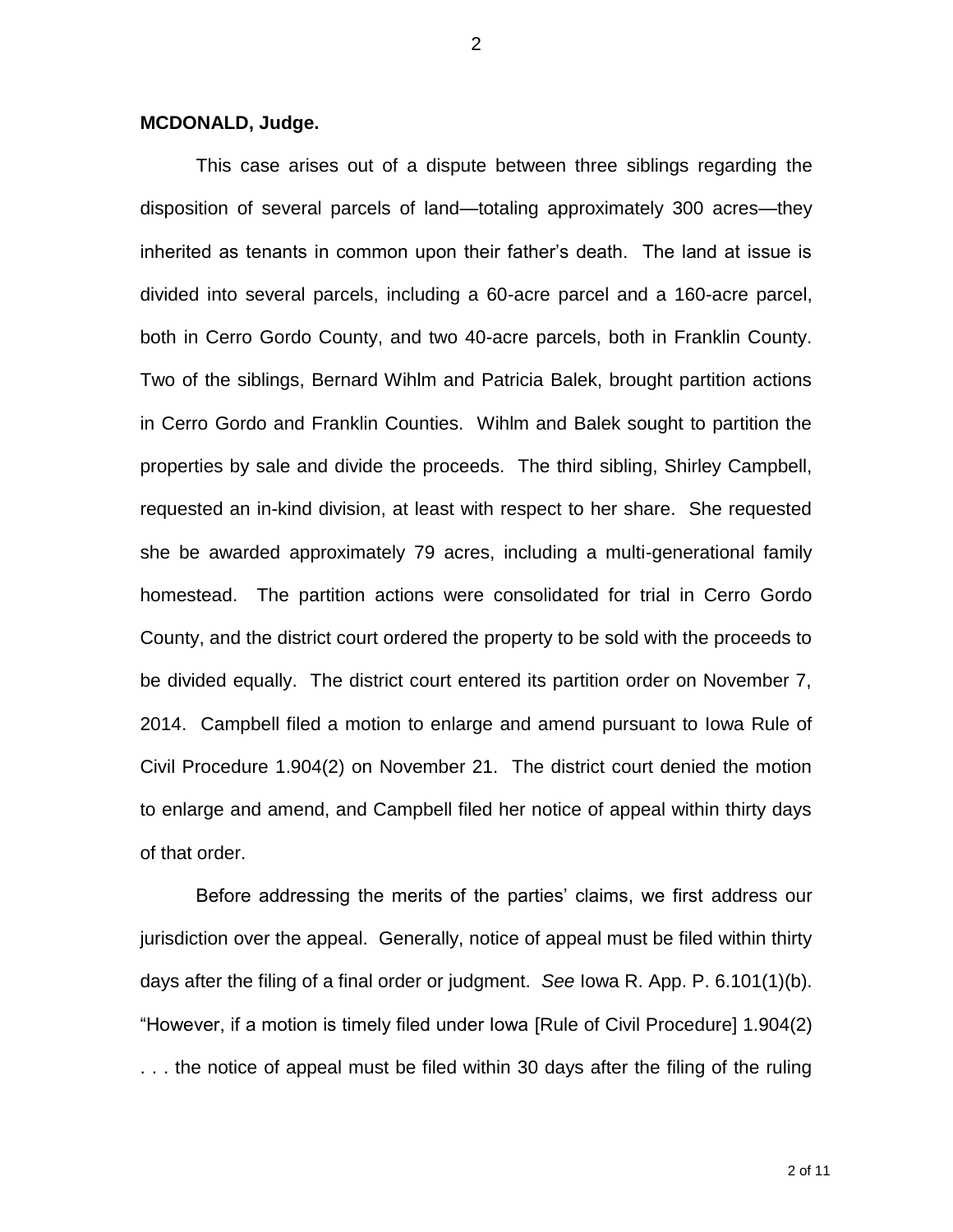on such motion." *Id.* This tolling period applies only where the motion is both timely and proper. *See Harrington v. State*, 659 N.W.2d 509, 513 (Iowa 2003) ("If the rule 1.904(2) motion is not timely filed, however, it will not toll the thirtyday time period for filing a notice of appeal."); *Bellach v. IMT Ins. Co.*, 573 N.W.2d 903, 904–05 (Iowa 1998) (stating that an improper motion will not toll the time period to file an appeal). To be timely, a Rule 1.904(2) motion must be filed "within fifteen days after filing of the verdict, report or decision." Iowa R. Civ. P. 1.1007.

Wihlm and Balek contend this court lacks jurisdiction because Campbell's Rule 1.904(2) motion was neither timely nor proper. Wihlm and Balek first contend the appeal was untimely because Campbell did not file her brief in support of her motion to enlarge and amend within fifteen days of the partition order. Rule 1.1007 requires only that the motion be filed within fifteen days. The rule does not address briefing. Here, Campbell filed her motion fourteen days after the order was entered. Nothing more was required to meet the timeliness requirement. Wihlm and Balek also argue Campbell's motion was improper because it did "nothing more than rehash legal issues raised and decided adversely to Campbell." We disagree. Campbell's Rule 1.904(2) motion requested the district court to reconsider certain facts and asked for an expansion of the order. If a motion "asks the court to examine facts it suspects the court overlooked and requests an expansion of the judgment in view of that evidence, then the motion is proper." *Sierra Club Iowa Chapter v. Iowa Dep't of Transp.*, 832 N.W.2d 636, 641 (Iowa 2013) (citing *City of Waterloo v. Black Hawk*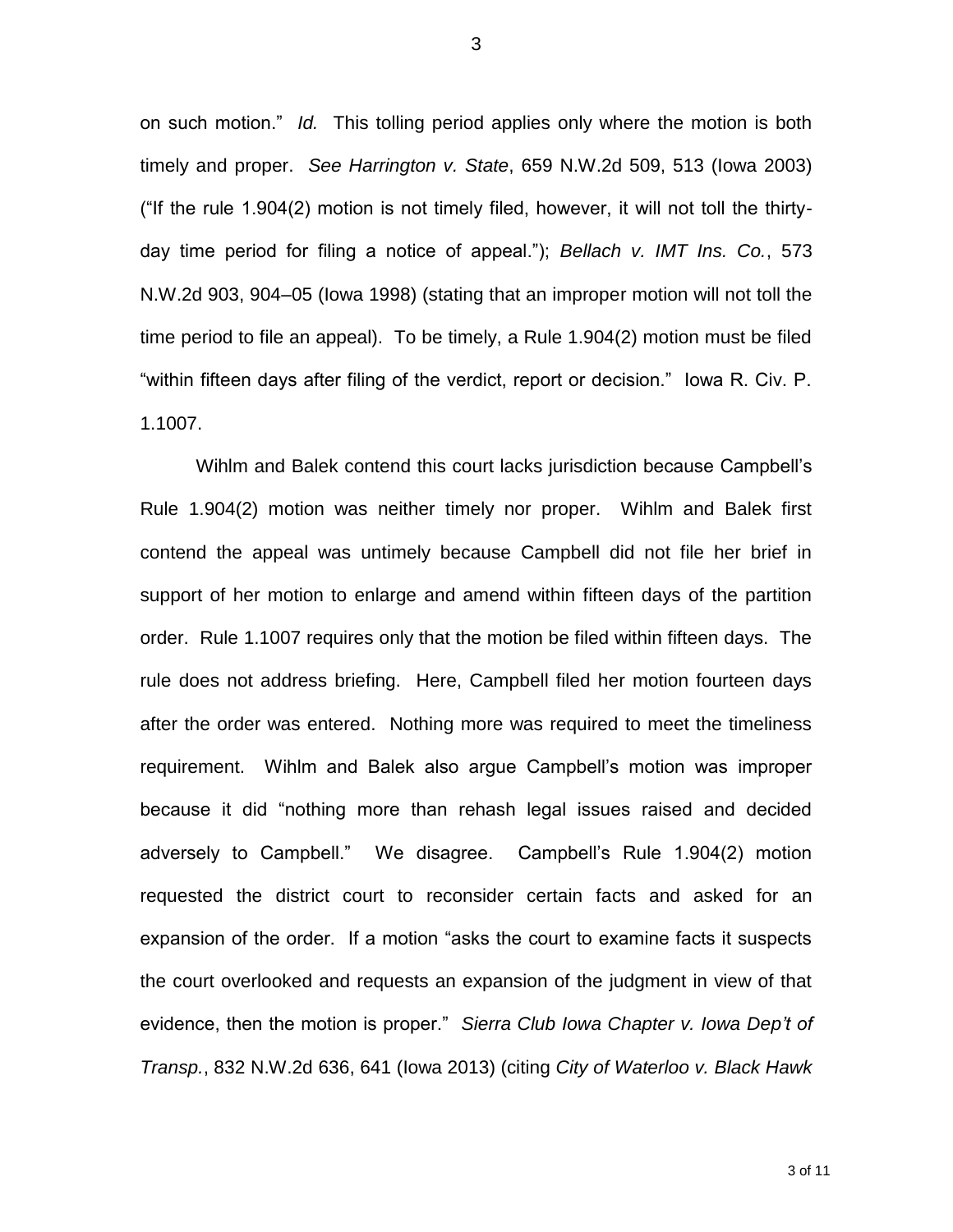*Mut. Ins. Ass'n*, 608 N.W.2d 442, 444 (Iowa 2000)). Because Campbell's motion was timely and proper, the jurisdictional appeal deadline was tolled. We conclude we have jurisdiction over the appeal.

A partition of real property is an equitable proceeding. Iowa R. Civ. P. 1.1201(1). Our review is de novo. *Spies v. Prybil*, 160 N.W.2d 505, 507 (Iowa 1968). Even on de novo review, however, we afford some deference to the decision of the district court because of "notions of judicial comity and respect; recognition of the appellate court's limited function of maintaining the uniformity of legal doctrine; recognition of the district court's more intimate knowledge of and familiarity with the parties, the lawyers, and the facts of a case; and recognition there are often undercurrents in a case—not of record and available for appellate review—the district court does and should take into account when making a decision." *In re P.C.*, No. 16-0893, 2016 WL 4379580, at \*2 (Iowa Ct. App. Aug. 17, 2016).

"The general rule, both at common law and by statute, favors partition in kind. This is no longer true in Iowa, however."*Spies*, 160 N.W.2d at 508 (internal citation omitted). Iowa Rule of Civil Procedure 1.1201(2) provides as follows:

Property shall be partitioned by sale and division of the proceeds, unless a party prays for partition in kind by its division into parcels, and shows that such partition is equitable and practicable. But personalty which is subject to any lien on the whole or any part can be partitioned only by sale.

"The rule . . . is unequivocal in favoring partition by sale and in placing upon the objecting party the burden to show why this should not be done in the particular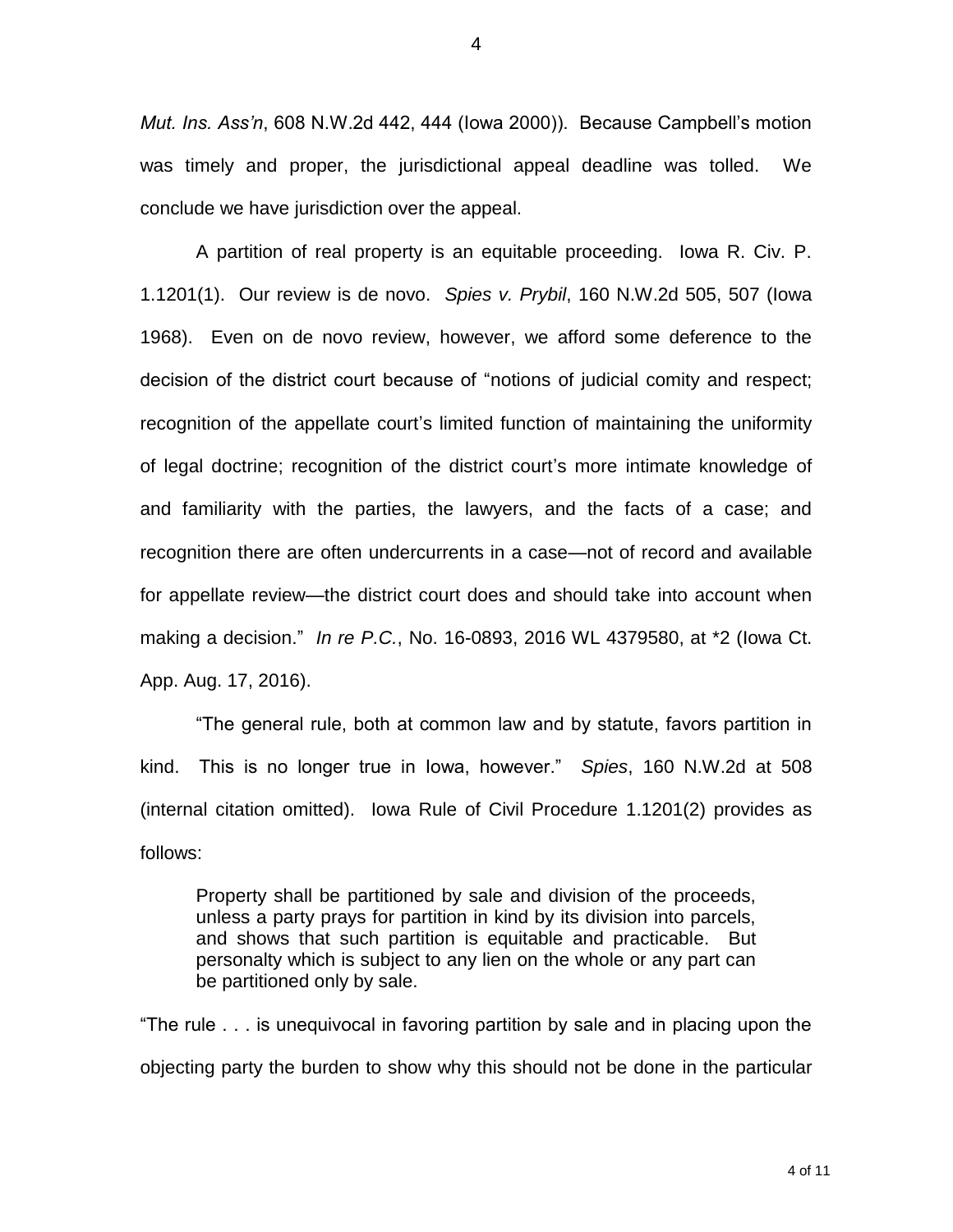case." *Spies*, 160 N.W.2d at 508. The objecting party must show the in-kind division is both "equitable and practicable." *Id.* "When partition can be conveniently made of part of the premises but not of all, one portion may be partitioned and the other sold, as provided in the rules in this division." Iowa R. Civ. P. 1.1201(3).

The disposition of this case turns largely on the testimony of three expert witnesses and whether or not appraising farmland is so speculative that partition in-kind becomes impracticable. The parties agreed Vernon Greder, a certified real estate appraiser, would appraise the properties. He valued the properties at \$3,144,000. Greder testified that if the property were sold at auction, he would recommend it be sold in separate parcels because doing so would attract more bidders for each parcel. Greder thus concluded the parcels Campbell requested could be divided from the remainder of the properties without materially impacting the sale value of the remainder of the properties at auction. Greder testified the value of the property Campbell sought was approximately one-third of the value of the properties. He testified the in-kind division would be fair and equitable. Greder did concede, however, that the value of farmland had been in some fluctuation.

Reed Kuper, who owns a real estate business, testified about the advantages of selling the parcels together. Kuper testified it would be advantageous to keep the land together due to the benefits of economies of scale. Kuper believed bidders would prefer the land as a whole. Kuper further testified that this was particularly true for these properties because of large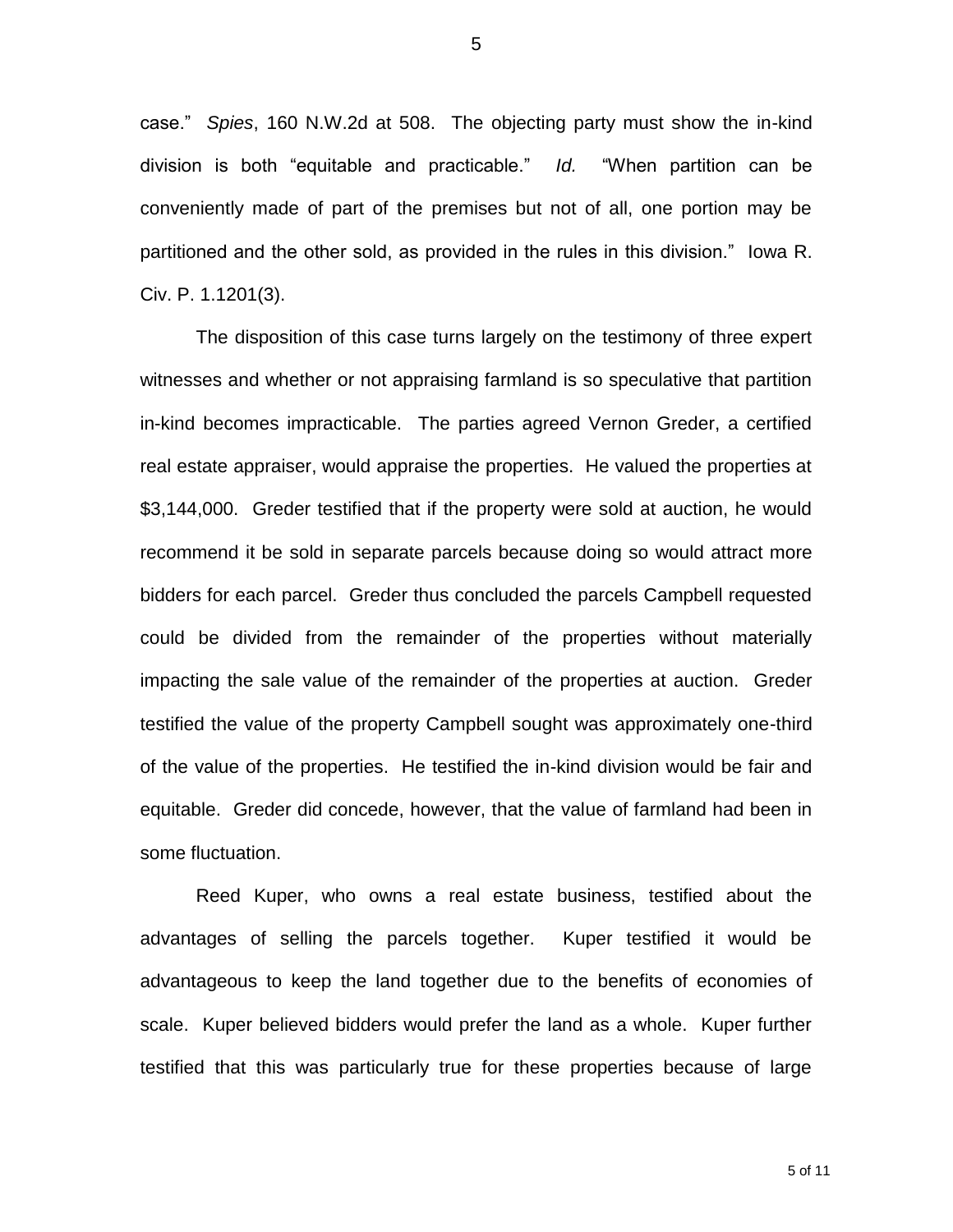quality differences between the parcels. When questioned whether using the appraisal values in this case would produce an equitable result, Kuper said no. Kuper explained, in his opinion, appraisals do not factor in "fence line buyers" that overpay for land to which they are emotionally attached. Kuper also testified that market fluctuations made appraisals largely speculative. Kuper is not a certified appraiser.

Cory Behr, co-owner of an auction business, testified that his farm sales almost always exceed the appraised value of the property and that auctions establish a fair market value. Behr testified that separating Campbell's requested parcels from the remainder of the properties would have a limited effect on the land's total value. Indeed, like Greder, Behr testified it would be preferable to sell the parcels separately to maximize the sale value. When questioned whether Greder's calculations remained equitable, Behr responded "[t]he poorer quality soils have declined in value." Behr stated the only way to find the true value of the land was to put interested buyers into a room to bid on it. Anything else would be speculative, in his opinion. Behr is not a certified appraiser.

The district court's conclusion that Campbell failed to prove the division of the properties in kind was both equitable and practicable was predicated on the assumption, supported by Kuper's and Behr's testimony, that appraising farm property was largely a speculative endeavor. The district court stated "[t]he volatile nature of farmland as affected by the crop prices has made a partition in kind merely guesswork when factoring in the nature and qualities of the land." The district court concluded: "The Court is simply not in a position to engage in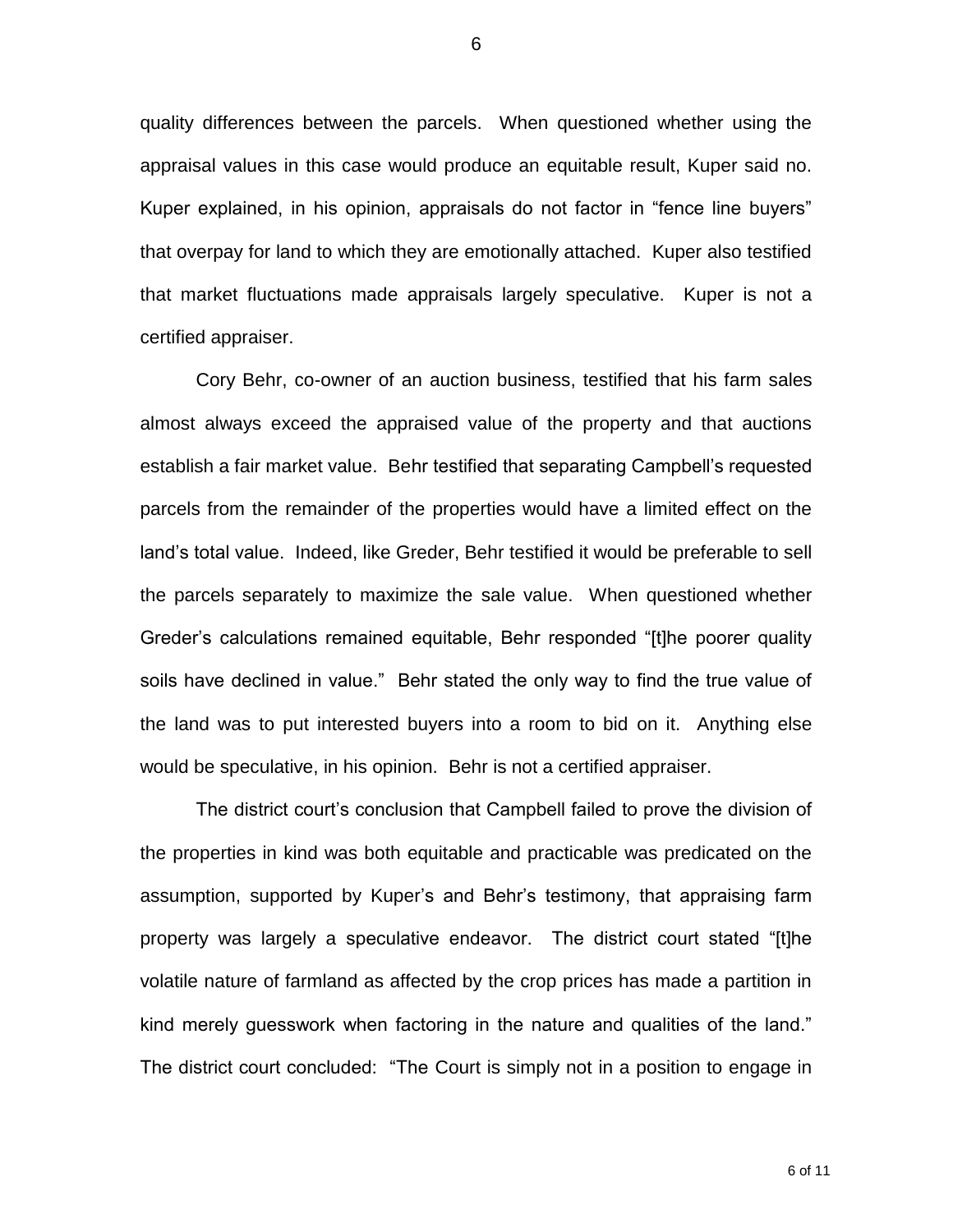guesswork to determine a division in kind, which may or may not be equitable to the parties. The true market value of the land will be ascertained through a sale on the free market."

We disagree with the conclusion that appraisal of farmland, generally, is merely a speculative endeavor. *See Hawk v. Council Bluffs Airport Auth.*, No. 05-0133, 2006 WL 1230010, at \*6 (Iowa Ct. App. Apr. 26, 2006) ("Appraisal is not an exact science, but a subjective exercise of professional judgment by qualified and skilled individuals who may reasonably disagree.") (citing *Sears, Roebuck & Co. v. Sieren*, 484 N.W.2d 616, 617 (Iowa Ct. App. 1992)). The record reflects that appraisal is absolutely more certain than mere speculation. Further, the appraiser's opinion in this case was well-supported. Greder was a certified appraiser with extensive experience in the area. His appraisal was based on the economic value of the property based on CSR ratings and comparable sales, both providing reliable data points to appraise the properties at issue. In his testimony, he acknowledged the value of farmland, particularly low-quality farmland, had been decreasing in the area. His appraisal accounted for current market conditions. We see no reason to reject the concept of appraisal, generally, and Greder's testimony, specifically, out of hand.

 On de novo review, we conclude Campbell proved in-kind division of the property was equitable. The certified appraiser, agreed upon by all parties, testified the land requested by Campbell was "a solid representation of near onethird of the total value." Greder further testified that the balance of the remaining real estate, which would be awarded to the two other siblings, was a "solid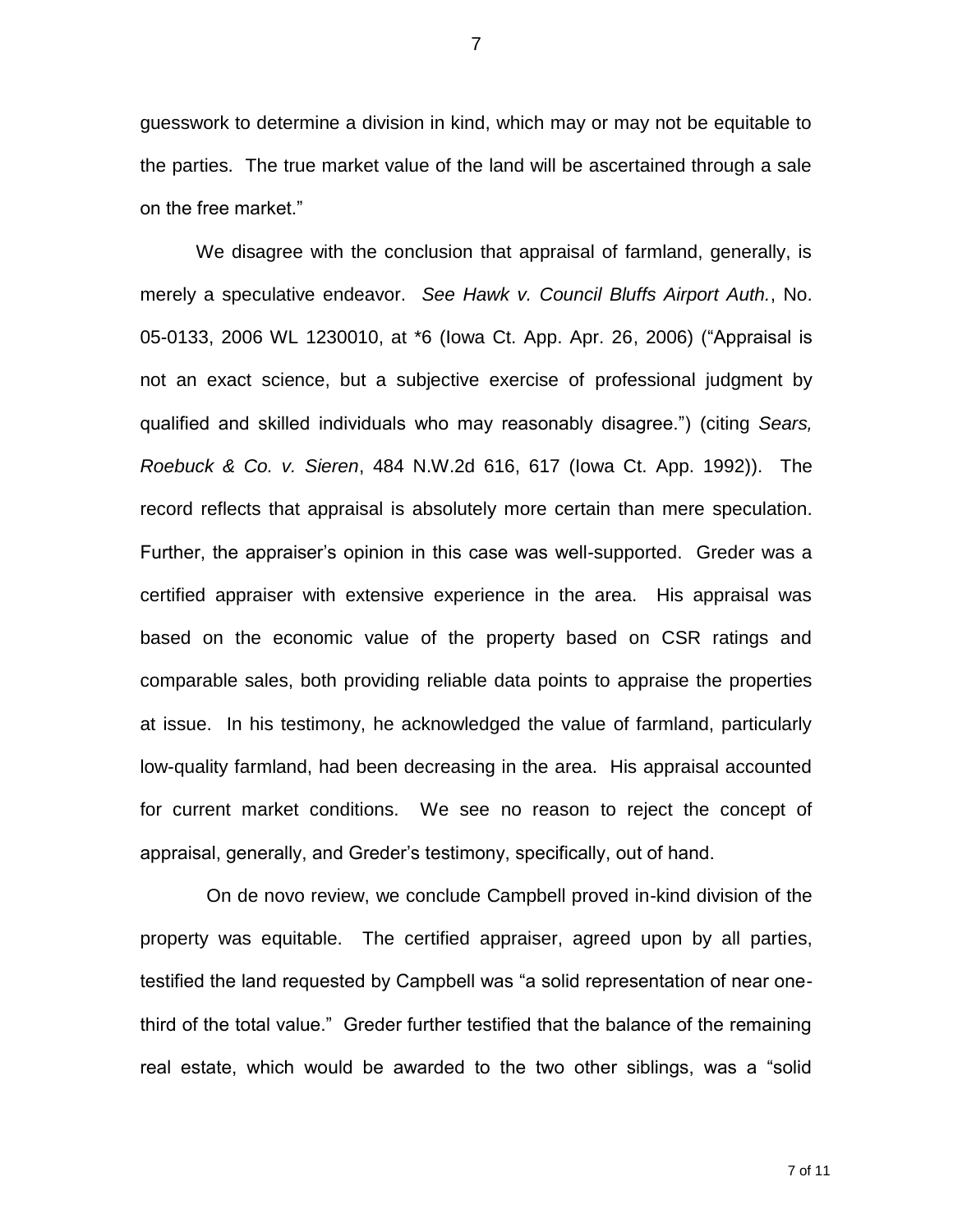representation of two-thirds of the total value." The record reflects that the property Campbell seeks can be divided without material diminution of the value of the remainder. *See* 68 C.J.S. Partition § 123 (stating the test is "whether or not the value of the share of each, after partition, would be materially less than the share of the money equivalent that each could probably obtain from the whole"). According to Wihlm and Balek, Campbell's property may be worth \$36,000 more than their shares if sold. Even if this were true, it is an immaterial difference where the properties appraised at more than \$3 million. A further equitable consideration favors division in-kind. The property at issue is a multigenerational family farm. While Campbell does not farm the property, all else being equal, the sentimental attachment she may have to the property weighs in favor of dividing her interest in kind. *See id.* (stating that "length of owner and sentimental attachment to property may be considered in a partition action").

On de novo review, we conclude Campbell proved division of the property was practicable. "When partition can be conveniently made of part of the premises but not of all, one portion may be partitioned and the other sold. . . ." Iowa R. Civ. P. 1.1201(3); *see also Newhall v. Roll*, No. 14-1622, 2015 WL 5965205, at \*3–5 (Iowa Ct. App. Oct. 14, 2015) (reversing the district court's order to partition by sale as to avoid "guesswork" and ordering a partition in kind) (further review granted Jan. 19, 2016); *Anderson v. Johnson*, No. 03-2045, 2004 WL 2804854, at \*2 (Iowa Ct. App. Dec. 8, 2004) (affirming the district court's order awarding a partition in kind and a partition by sale). The land Campbell seeks to divide from the other parcels is readily identifiable and largely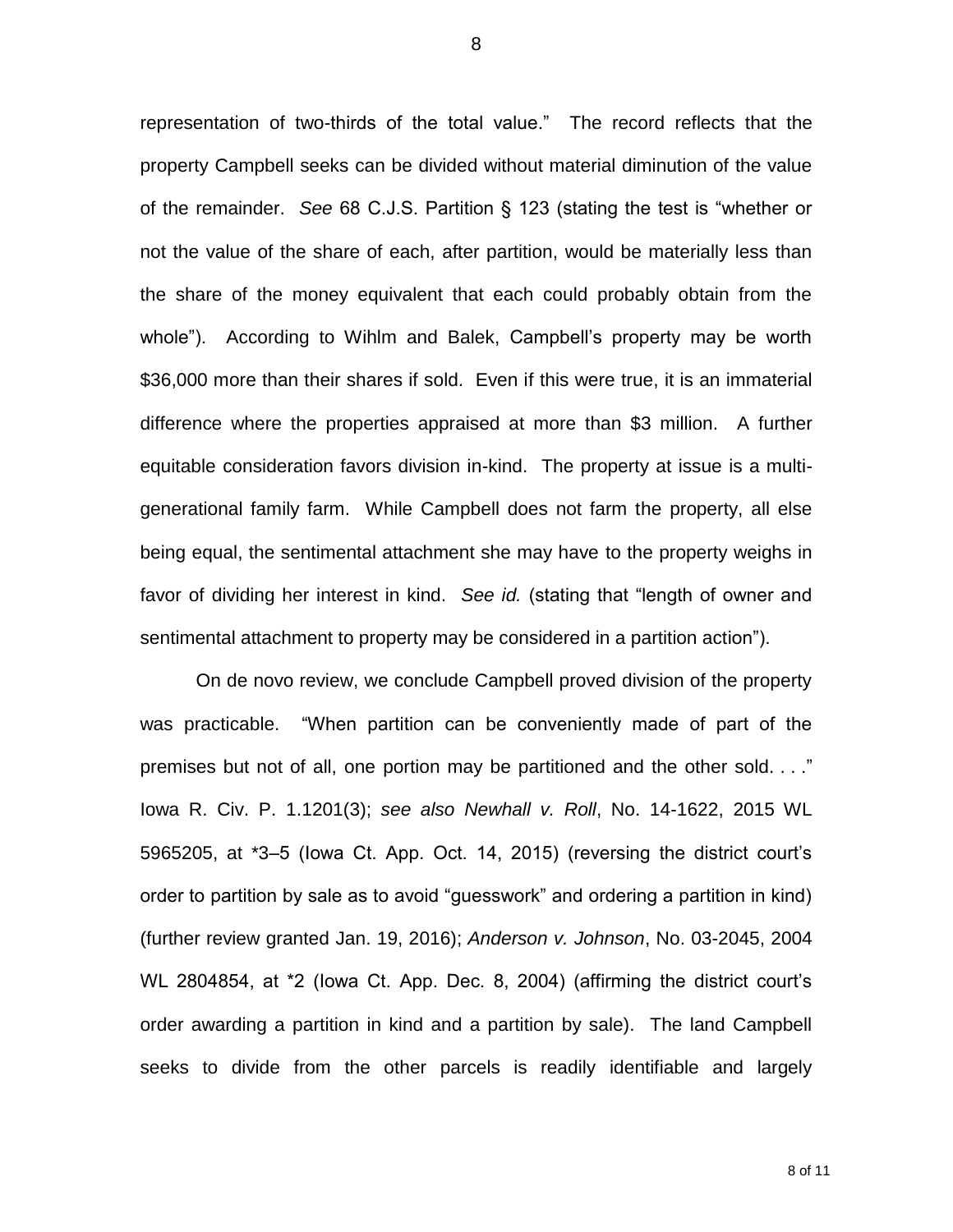contiguous. There are no topographical issues that would make the division impracticable. Indeed, two of the three experts testified the properties can and should be sold in separate parcels.

The parties raise two other issues that must be addressed. Campbell argues that the appointed referee, Behr, had a conflict of interest because he also served as an expert witness. Campbell cites to a Nebraska case, *Phillips v. Phillips*, 104 N.W.2d 52, 55 (Neb. 1960), for the proposition that the court should not appoint someone to act as a referee in a partition case who is "biased or prejudiced to any party to the action." Further, "objections to the appointment of anyone to act as referee, on the ground of his being biased or prejudiced, are addressed to the sound discretion of the court making the appointment and the overruling thereof will not be set aside unless the record affirmatively shows that such discretion has been abused." *Phillips*, 104 N.W.2d at 55.The Nebraska Supreme Court found the trial court did not abuse its discretion in appointing as a referee an attorney who was litigating another matter against one party's counsel. *See id.* at 55–56. The court found there was no showing of prejudice or bias. *See id.* at 56.

Likewise, here there was no evidence presented that the auctioneer, Behr, was prejudiced or biased against Campbell. There is no conflict of interest because Behr's interests are aligned with his responsibility to act as a referee to sale the land. Behr's job is to maximize the profits for all parties, as well as himself. There is no evidence Behr will fail to carry out his duties as a referee. The district court did not abuse its discretion in appointing Behr as the referee.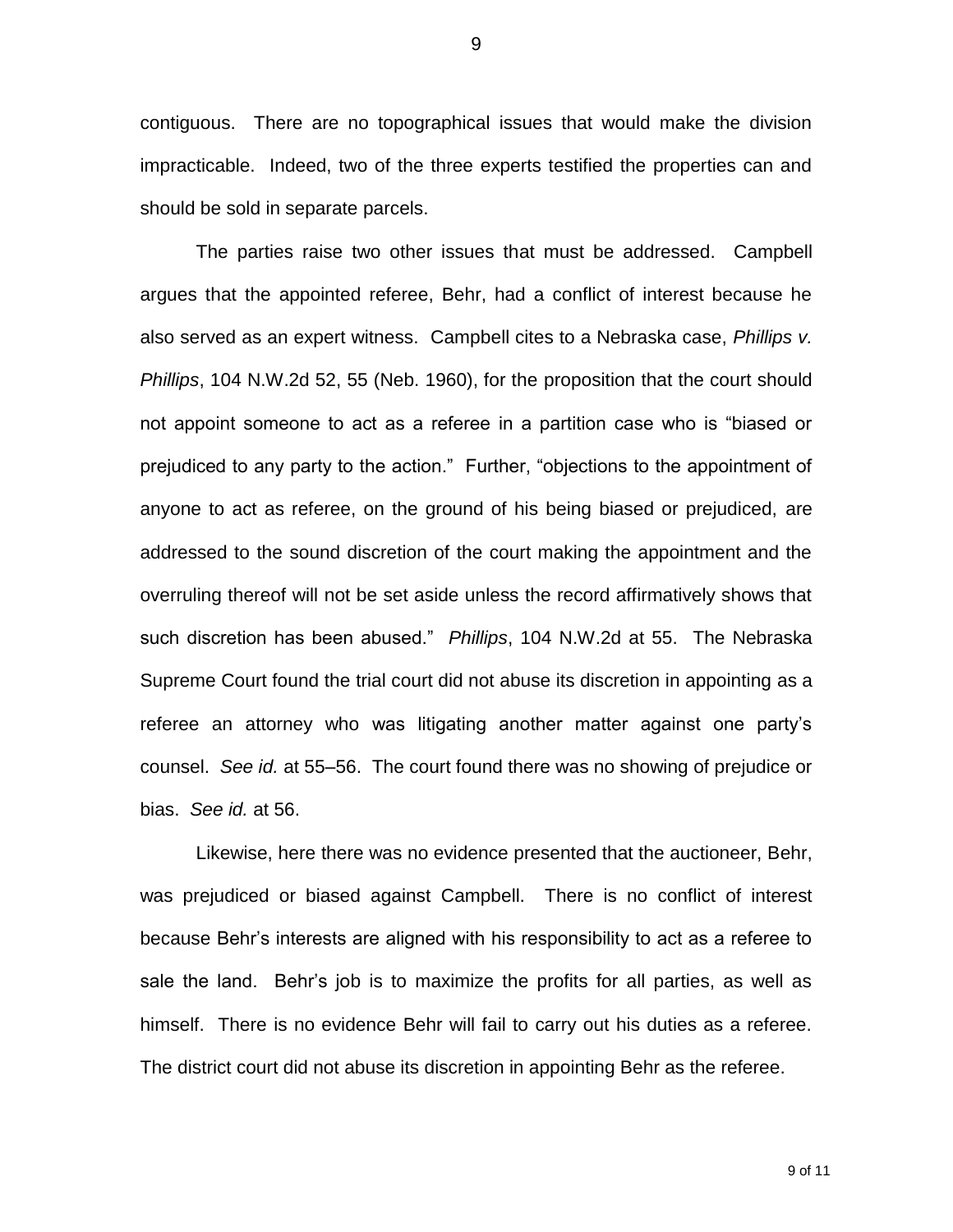Finally, Wihlm and Balek request appellate attorney fees. Under Iowa Rule of Civil Procedure 1.1225, "[o]n partition of real estate, but not of personal property, the court shall fix, and tax as costs, a fee in favor of plaintiff's attorney, in a reasonable amount, to be determined by the court." Iowa R. Civ. P. 1.1225. The rule says nothing about appellate attorney fees. *See Gleason v. Gleason*, No. 13-0876, 2015 WL 9450403, at \*6 (Iowa Ct. App. Dec. 23, 2015) (denying request for appellate attorney fees because the "provision says nothing about appellate attorney fees" and there was no argument that appellate attorney fees be read into the provision). Wihlm and Balek argue the applicable rules of civil procedure do not limit the award of fees to only those incurred as part of trial, but fail to cite to any authority. We therefore decline Wihlm and Balek's request.

For the foregoing reasons, we reverse the judgment of the district court and remand this matter for in-kind partition of the property as requested by Campbell and for partition by sale of the remainder with the proceeds to be divided between Wihlm and Balek.

## **REVERSED AND REMANDED.**